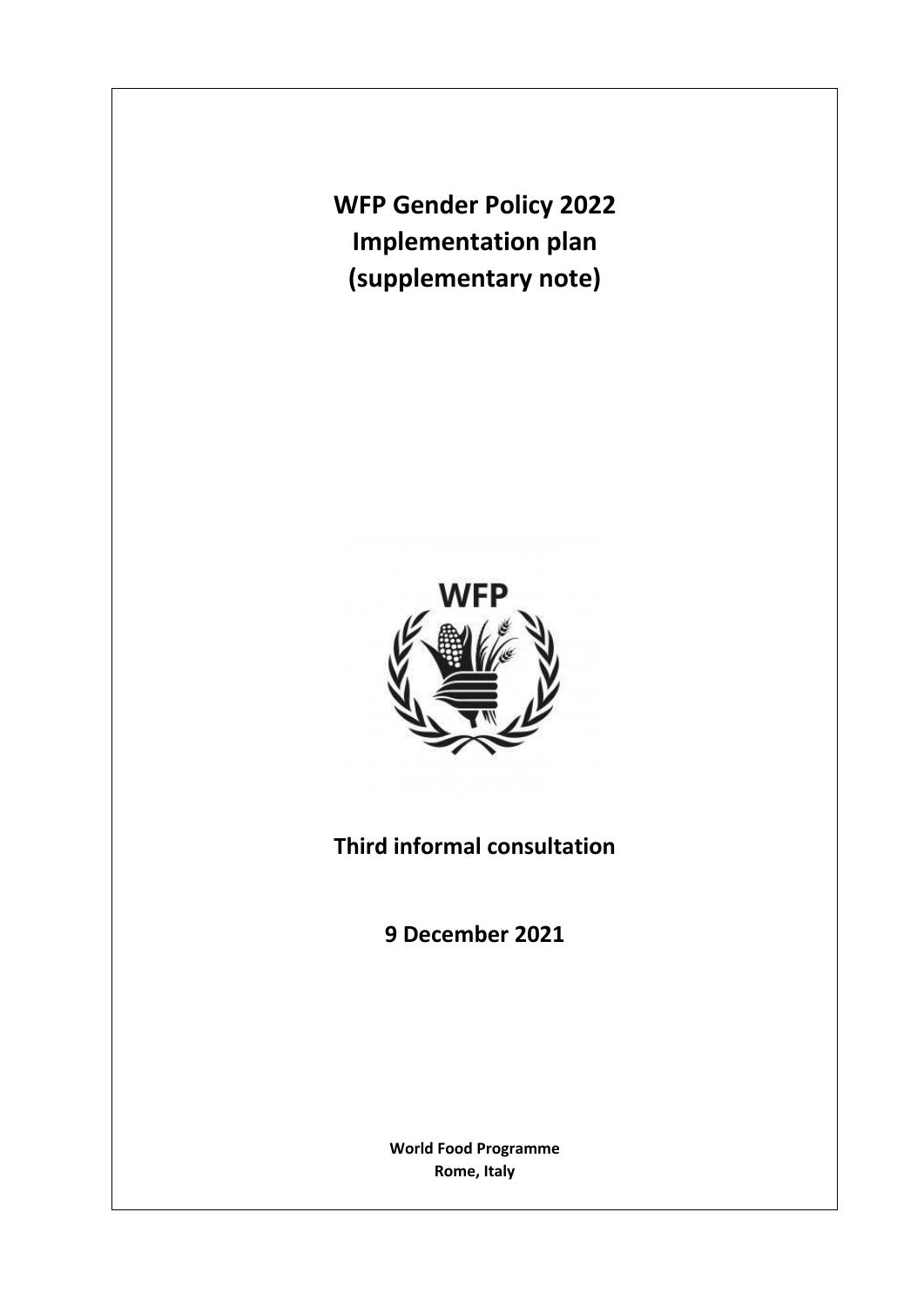



- 1. This implementation plan presents the strategic entry points for WFP's gender equality and women's empowerment work in alignment with the commitments presented in the Gender Policy 2022. This plan introduces a series of essential actions for strengthening gender equality and women's empowerment across WFP. Each action identifies the lead and support units for implementation and monitoring. This plan replaces the "minimum standards" section of the Gender Policy 2015-2020.
- 2. Promoting gender equality and women's empowerment is the responsibility of all WFP employees. The implementation plan is intended to assist regional bureaux, country offices and the organization at large in closing gender gaps, strengthening the roles of regional bureaux and country offices in identifying and/or generating good practices and testing new modalities for advancing gender equality.
- 3. The operationalization of WFP's gender commitments falls along a continuum. On one end of the continuum WFP is guided by the principle of "do no harm", where WFP designs gender-sensitive responses that prevent and mitigate potential negative impacts on affected people. On the other end of the continuum, WFP will support approaches that interpret gender in terms of social relations rather than social roles, with the goal of transforming the underlying genderbased discriminatory practices, social norms and structural barriers – or root causes – of gender inequalities. Due to the diversity of contexts in which WFP operates, the range of gender actions along this continuum will vary by country and by activity within a country. Therefore, the sociocultural, economic and political contexts that affect WFP programme design and delivery will inform how programming, including through WFP's country strategic plans (CSPs), will support gender actions along this continuum.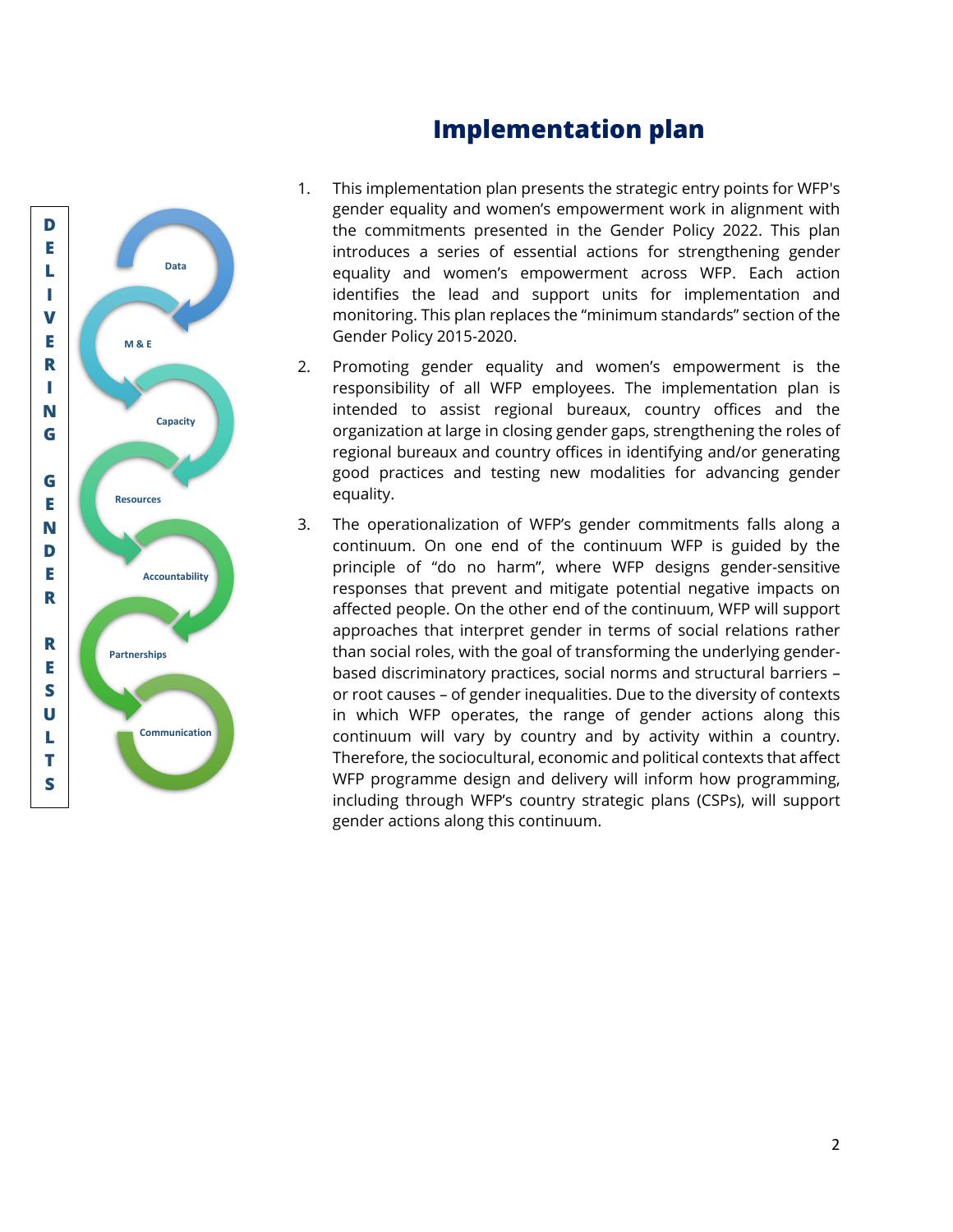

- 4. WFP will continue to invest in a **twin-track strategy**, where **gender mainstreaming** is understood to be the underlying approach for systematically integrating gender equality considerations across all WFP policies and programmes, and **gender targeted actions** include specific activities or measures that respond to a need or needs identified by the gender analysis that cannot be addressed through gender mainstreaming alone.
- 5. WFP supports a people-centred approach that engages with and benefits from the views, preferences and priorities of affected populations while promoting diversity, inclusion and gender equality. Humanitarian situations in particular have devastating and differential consequences for specific individuals and groups of individuals. For WFP, addressing these differential needs, priorities and experiences requires an understanding of the diverse factors affecting participation and access. Diversity considers the range of differences in attributes that may influence the likelihood that an individual or group of individuals is excluded from or overlooked by WFP interventions, including but not limited to sex, age, disability, race, ethnicity, religion, sexual orientation, gender identity, life experiences and value systems. Some aspects of diversity are visible while others are not. Respecting diversity and inclusion means creating a protective, inclusive and non-discriminatory environment that ensures that the rights of all affected people are upheld.
- 6. At a minimum, activities supported by WFP programming will be informed by a gender analysis that takes into consideration the context in which the activity will be implemented; the diverse needs, opportunities and experiences of all stakeholders; how best to ensure the equitable and meaningful participation of the diverse people with whom WFP works; and the priority that a specific country, region within a country, or ethnic or other group may accord to customary law over constitutional law, particularly as it relates to gender inequality and harmful practices. At the country level, a gender analysis can help to identify the most progressive entry point along the gender continuum for each strategic outcome while informing the design of specific CSP activities. When country contexts change – particularly in emergency settings – the gender analysis will be consulted and possibly adjusted in order to determine the most appropriate course of action given the new context. This will ensure that programme adjustments remain responsive to the specific needs of beneficiaries.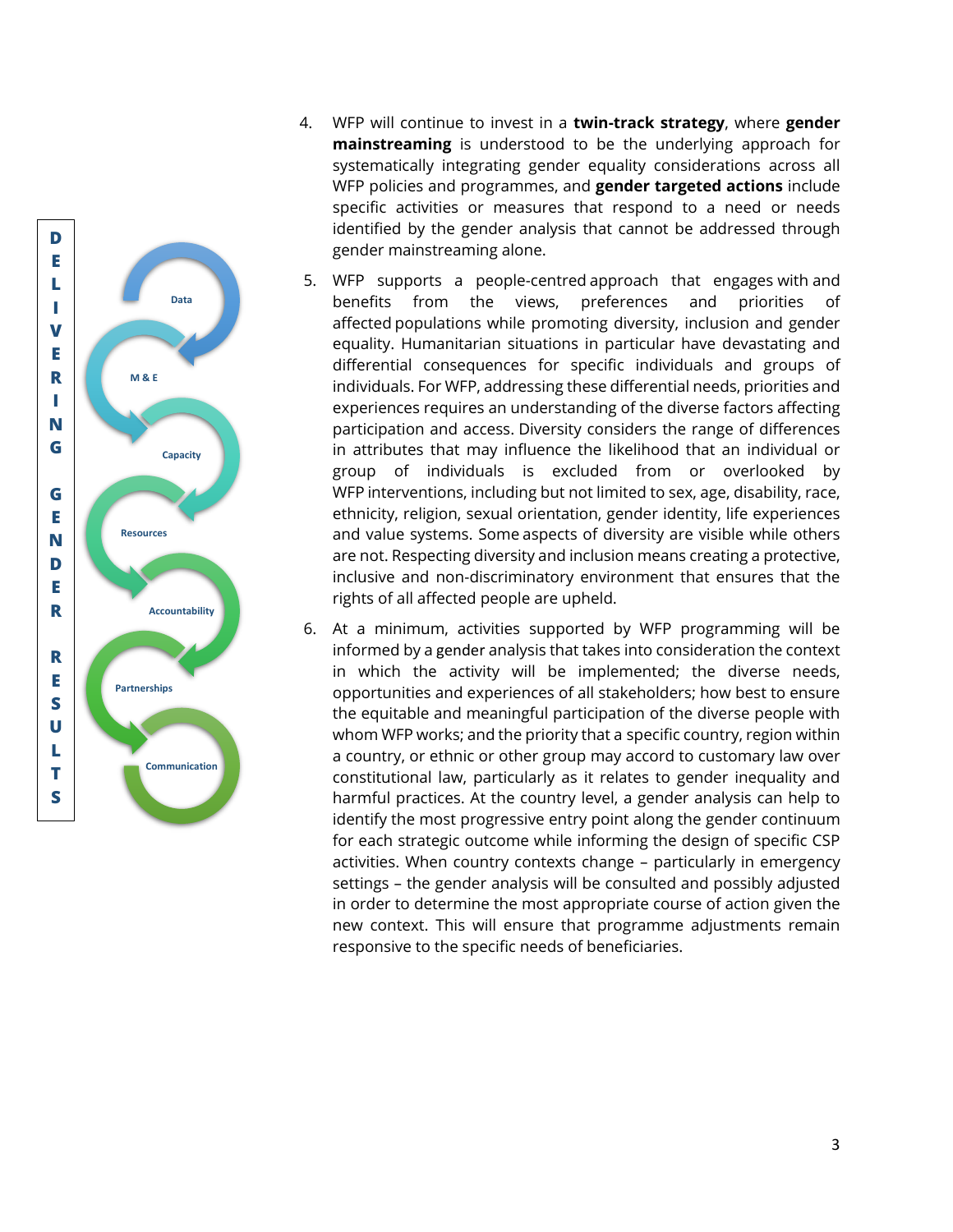

- 7. WFP will help to establish appropriate and accessible mechanisms that facilitate the centrality of voices of all affected people and empower them to shape their own lives and deliver assistance that considers their long-term aspirations while meeting their immediate needs. In addition, WFP will prioritize safety and dignity, avoid doing harm and help to facilitate access to services and assistance in line with and respectful of the choices and needs of the diverse people with whom WFP works. This will involve working closely with international, national and local partners to identify and address barriers to ensure that no one is left behind.
- 8. Successful implementation of this policy will be assessed based on achievement of the actions presented below. It is expected that this policy's effectiveness will be reviewed through an independent evaluation to be conducted between four and six years after its approval. The evaluation findings will inform further implementation of, or revisions to, the gender policy.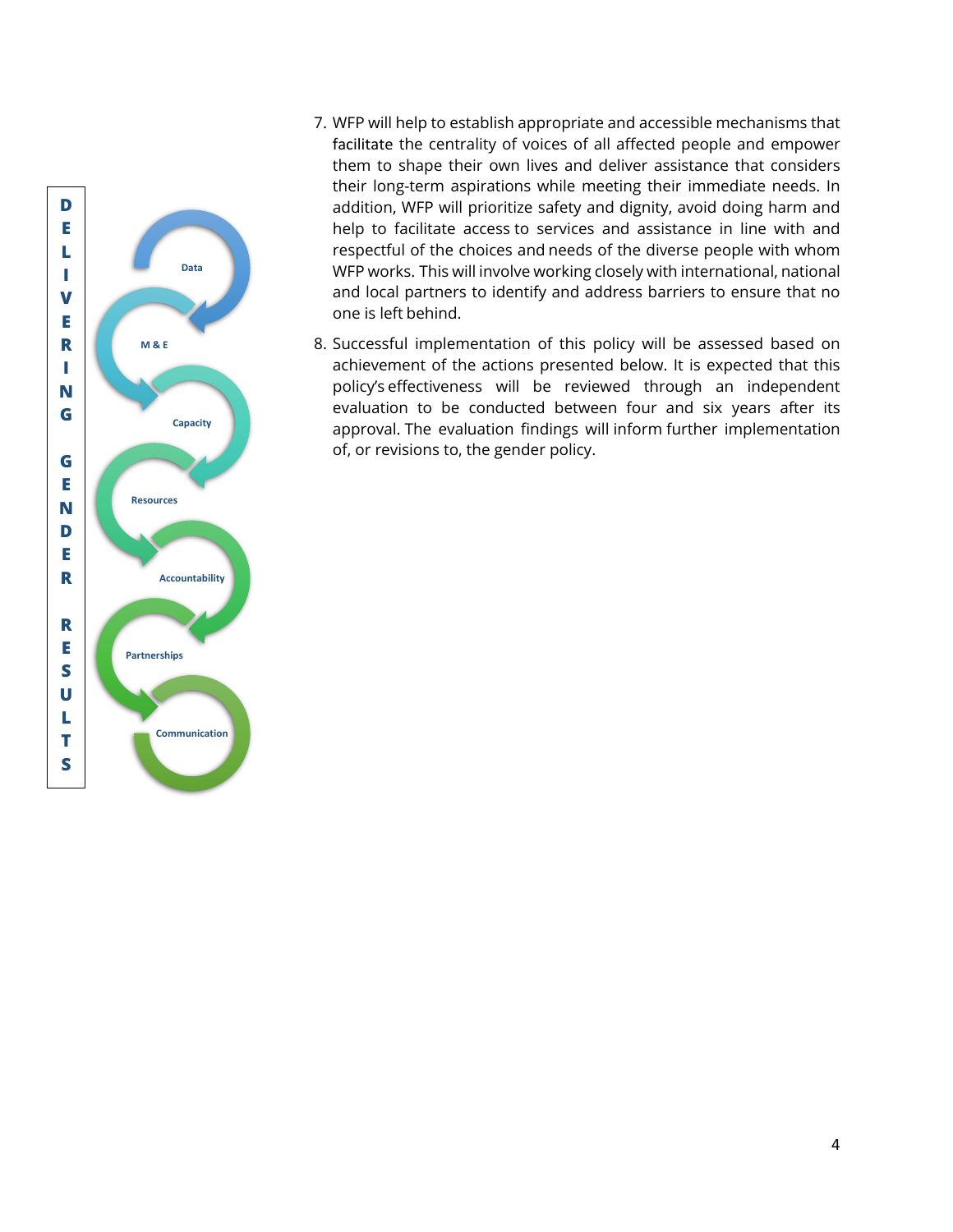## **Strengthening gender equality and women's empowerment across WFP**